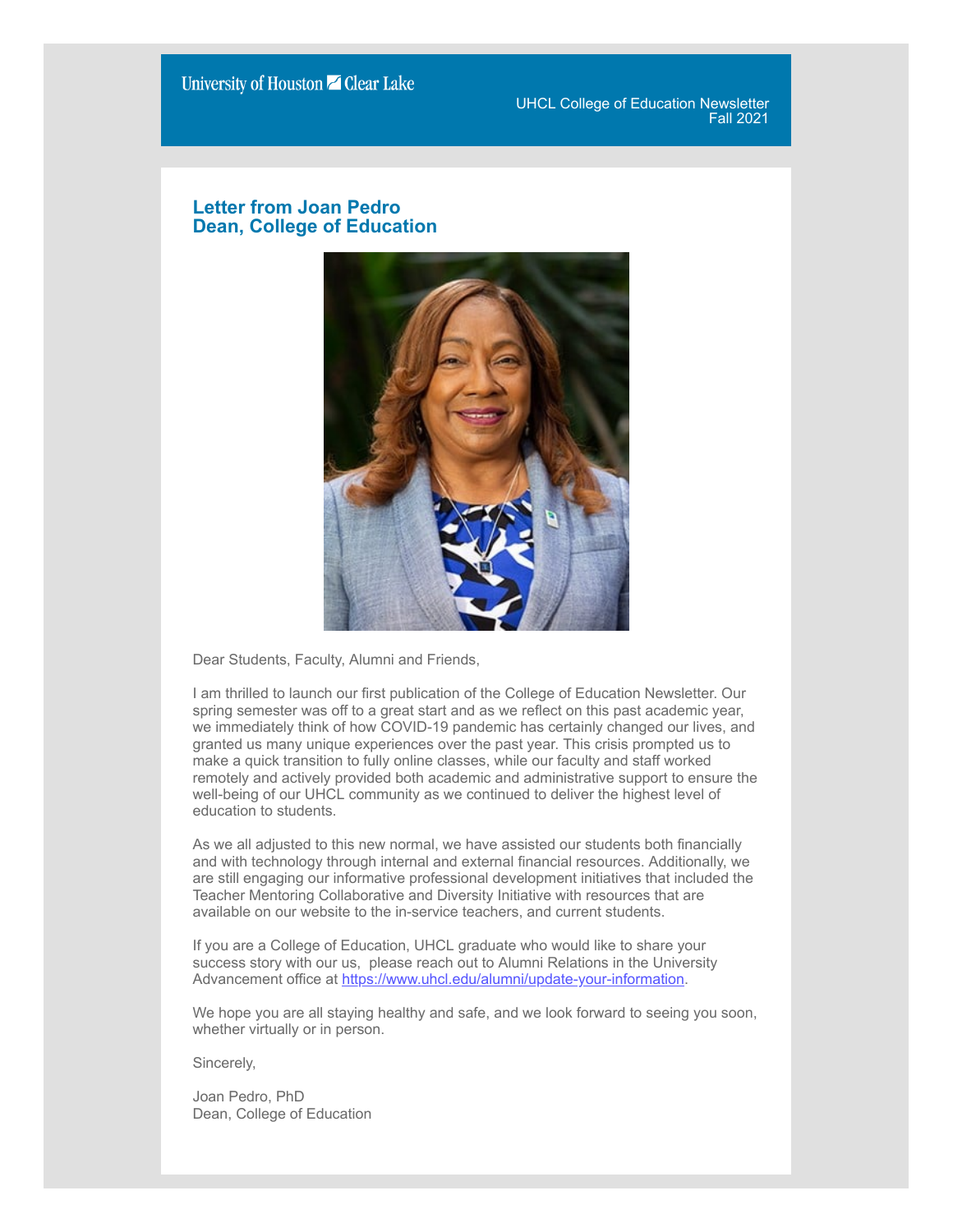# **College of Education Welcomes Faculty and Staff**

This year we welcomed new faculty and staff to the College of Education!



**Dr. Jennifer Grace**, *Assistant Professor, Educational Leadership*



**Ms. Cordeen Hudson**, *Senior Certification Officer*

## **College of Education Board of Advisors**



We have a newly appointed Advisory Board of 14 distinguished members of the Community who have worked this year to forward the goals of COE.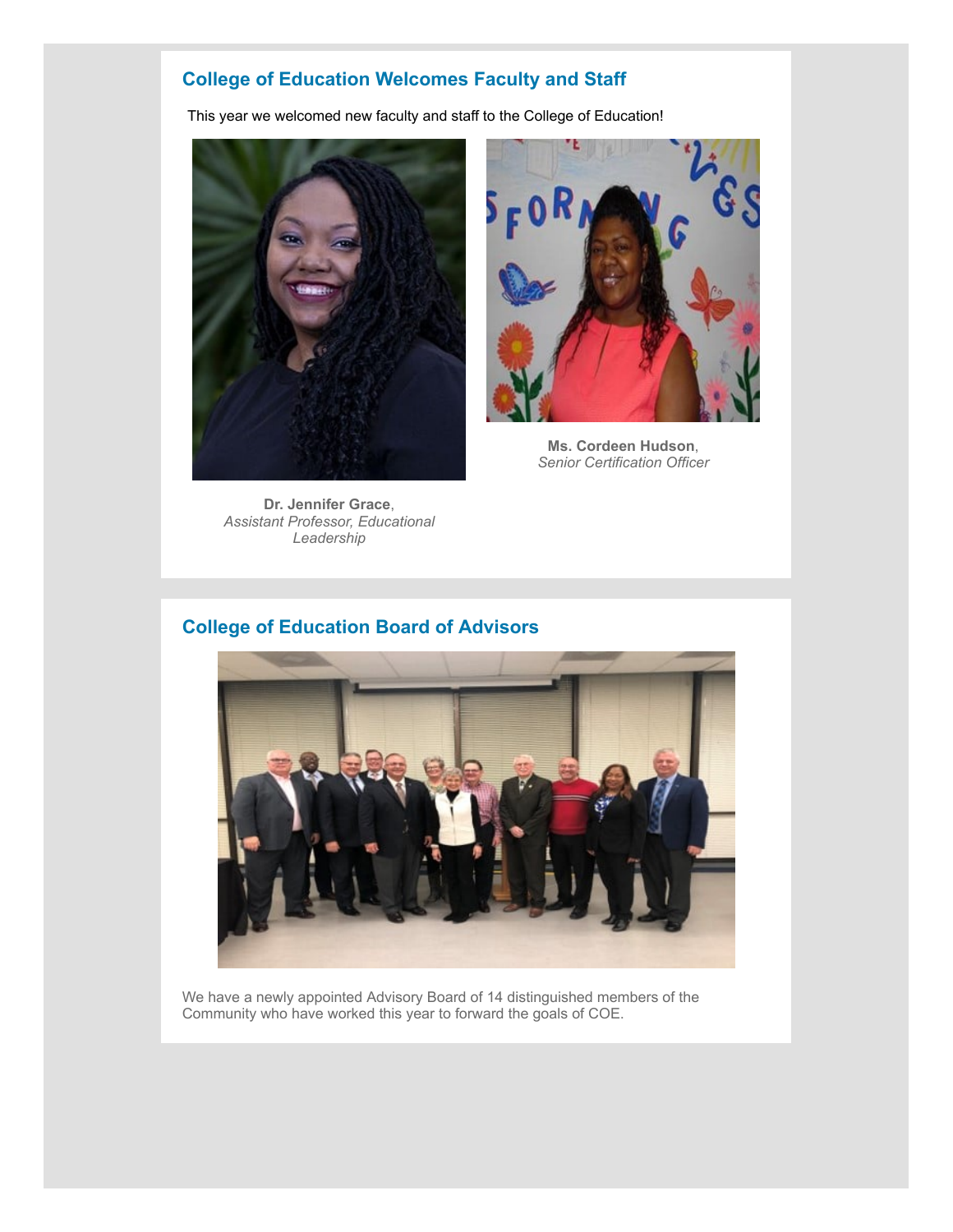### **College of Education Doctoral Students Shine in the Community**



**Dr. Tanya Edwards,** South Area Middle School Principal of the Year in the Houston Independent School District!



**Dana Green** has been named principal of Nolan Ryan Jr. High!



**Victoria Garza** has been named Assistant Principal of the Year at Galena Park ISD!

#### **UHCL Launches the UHCLTeach Program, A University Strategic Priority**

- UH-Clear Lake collaborated with Uteach Institute to launch our UHCLTeach program, a secondary (7-12) teaching certification program for STEM Majors. The institute provides comprehensive support for UHCLTeach including curriculum, technical assistance, evaluation, content expertise and training.
- UHCL College of Science and Engineering and College of Education collaborated, in partnership with area independent school districts to launch the program in Fall 2020 and we are the second Uteach model university for the region. Superintendents from 14 area school districts formally endorsed the establishment of UHCLTeach.
- UHCLTeach benefits Texas high school students with an increased number of highly qualified STEM teachers in their classrooms.

### **COE Amplifies Diversity and Inclusion Efforts**

- **2020 was a challenging time of confusion and unrest.** As educators we respond to social injustices and what our roles were as educators or parents, citizens and socializing agent. We witnessed a racial reckoning in the US against the back drop of a global pandemic. Faculty of the College of Education saw a need to help one another heal during this troubling time. We worked together to develop a platform that created spaces for faculty to share their personal narratives and feelings as a way to begin the healing process. A faculty-led online forum with an information session led by Dr. Pedro and Dr. Hart identified some ways in which we could move forward in efforts to highlight diversity and inclusion in our spaces, particularly, at the university.
- One such initiative was the creation of the **COE Inclusion, Diversity, Equity, and Antiracism (I.D.E.A.) Resource page** compiled by Dr. Lisa Jones and Ms. Michelle Lane and is found on the college's website. This website provides valuable information on carefully selected and vetted reading materials and websites to help users learn more about facilitating discussions or teaching on such topics as equity, inclusion, antiracism/racism, and implicit biases.
- In our commitment to prepare educators who are skilled professionals dedicated to making meaningful and transformative impacts on the community and the world, **we will continue to develop activities that support a more inclusive and diverse teaching and learning environment.**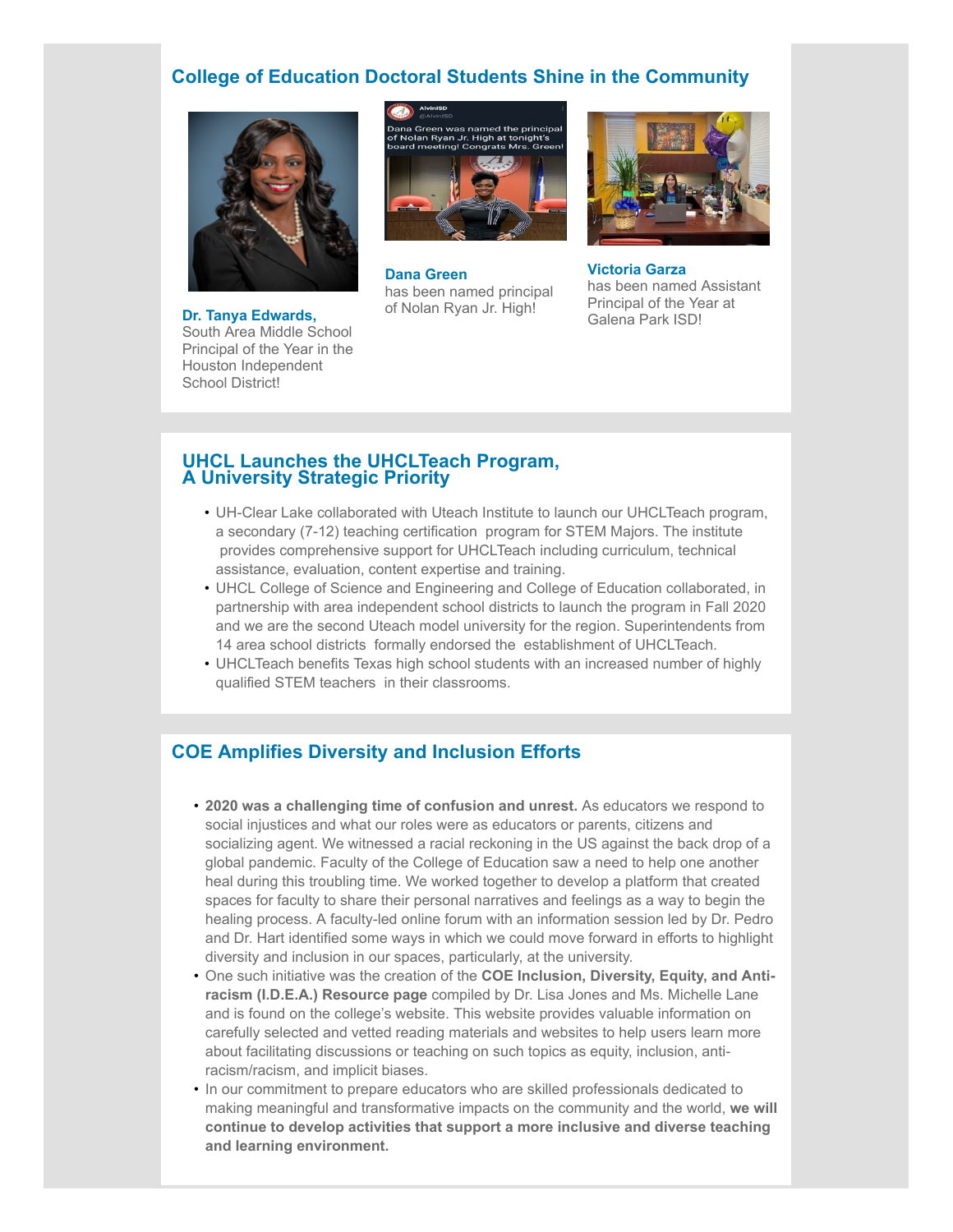# **College of Education Accomplishments**



COE won the first College Cup from The Center for teaching and Learning for having the most faculty using the resources to inform and innovate their teaching. Bravo to the faculty who won this award for COE.

**Natandra Gradney and Stephen Gruber** received the SERA 2021 Deans' Award for their outstanding work on their Doctoral Projects for UHCL-COE.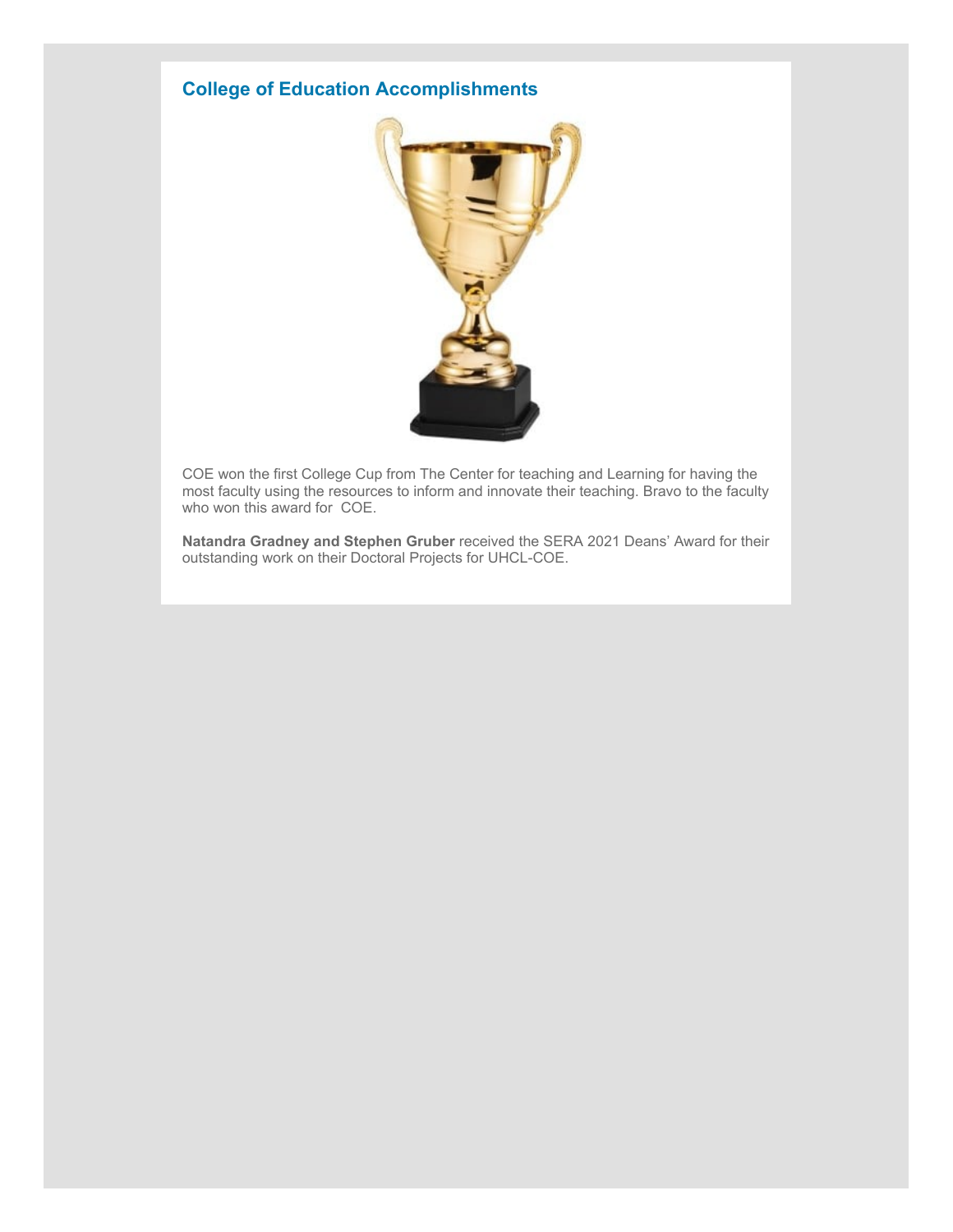### **Faculty Publishes during COVID-19**



During this year of the pandemic, our resilient faculty in COE published 18 articles and one faculty produced a text.

**Wagner, P.**, & Fair, F. (2021). *Education for knowing: Theories of knowledge for effective student building*. New York, NY: Rowman & Littlefield.

### **COE Receives Grant to Enroll Masters Students**

With the receipt of the PPHOA Grant, the **Exploring Careers in Teaching (EXCITE)** Scholarship was formed with the intent of increasing the number of certified teachers from Hispanic and/or Low-Income backgrounds through enrollment into the UHCL College of Education – MAT & EDCI program.

- Create a community of support and success from Master of Arts in Teaching (MAT) and Doctorate of Education in Curriculum & Instruction (EDCI) from recruitment to graduation and beyond.
- EXCITE provide financial, academic and social support to enhance a student's graduate experience.
- Free Financial Literacy and Career Preparedness Workshops.
- The end goal is to Increase the number of trained and certified teachers in Houston, TX.